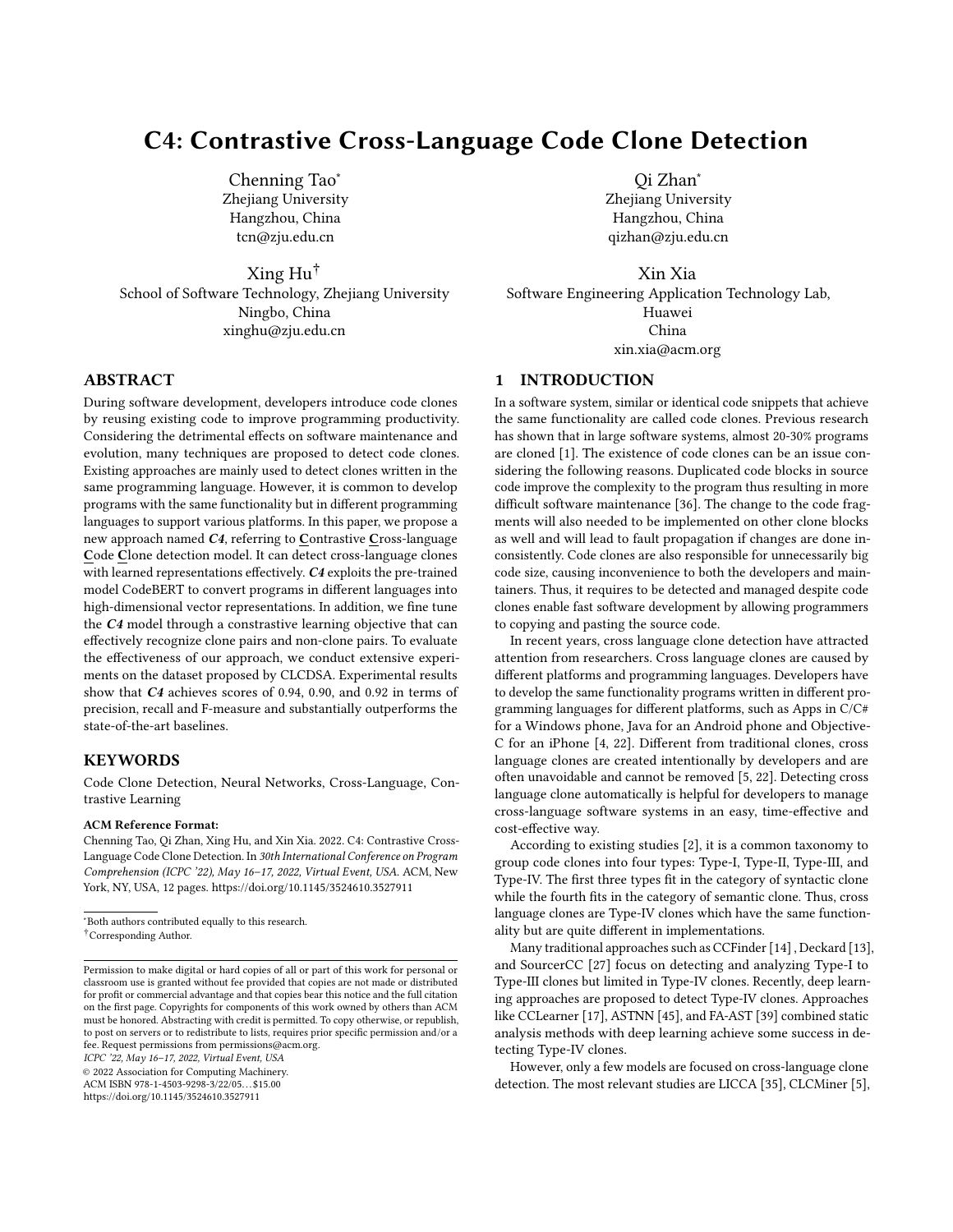and CLCDSA [\[22\]](#page-10-3). LICCA needs the SSQSA [\[25\]](#page-10-11) platform to generate common intermediate representations for different languages and needs the code to be of equal length, which seriously limits its application in the real scenario. CLCMiner does not require those but it can only work with code with revision history, thus also having serious limitations. CLCDSA does not require the intermediate representation or revision history, but it requires an Abstract Syntax Tree (AST) to extract features manually and its performance is not very well. The limited application range and low precision and recall make it hard to be applied in real-world scenarios.

Compared to a single language clone detect, cross-language clone detection is much more difficult. To detect cross-language code clones effectively, our task is challenging since:

Programs are heterogeneous. Basic grammar and APIs can be very different across different programming languages. It is hard for static analysis tools to illustrate different internal mechanisms and characteristics in programs. Deep learning based approaches are effective in mapping code snippets into high-dimensional vector space. However, many existing deep learning approaches are proposed to detect single language code clones [\[40,](#page-11-3) [41,](#page-11-4) [45\]](#page-11-1).

Distinguish clone/non-clone pairs. Distinguishing clone or non-clone pairs in high-dimensional vector space is difficult. Existing studies usually measure the vector distances (e.g., Cosine Similarity) to detect clone pairs. However, two code fragments having identical functionality but different in lexical and syntax may not be recognized as similar by the existing models. Likewise, these models cannot distinguish between two code fragments that differ in functionalities but share a close syntactic resemblance.

To address the above issues, we propose a new approach named C4 that exploits the pre-trained model CodeBERT [\[9\]](#page-10-12) with a contrastive learning objective. ❶ First, CodeBERT is a pre-trained model on six different programming languages and achieves success in programming language processing. It can map cross-language programs into the same high-dimensional vector space effectively. Therefore, we exploit the CodeBERT to get program representations. ❷ Second, we exploit the contrastive learning to make functionally equivalent code closer and distinct code further. Existing contrastive learning works [\[3,](#page-10-13) [32,](#page-10-14) [43\]](#page-11-5) usually employ the following framework: pull together an anchor and a "positive" sample in the embedding space, and push apart the anchor from many "negative" samples. Since no labels are available, a positive pair often consists of data augmentations of the sample, and negative pairs are formed by the anchor and randomly chosen samples from the minibatch [\[15\]](#page-10-15). However, this framework is not ideal for our task since the randomly selected negative sample may actually be a positive clone pair. It will mislead the model to recognize clone pairs as non-clone pairs. To address this problem, we use contrastive learning in a supervised way and manually select negative samples from the batch.

To evaluate the effectiveness of our proposed approach  $C4$ , we conduct experiments on the CLCDSA dataset proposed by Nafi et al. [\[22\]](#page-10-3). Experimental results show that our approach outperforms the state-of-the-art approaches significantly. Compared to the stateof-the-art cross-language clone detection models, our approach

improves from 0.65 to 0.92 which improves about 41.5% in terms of the F1 score. In addition, compared with CodeBERT without contrastive learning, our approach improves 13.3% and 3.4% in terms of the Precision and F1 score. We also show program representations learned from C4, the distance between clone pairs is closer and non-clone pairs are further. It further proves the effectiveness of C4 on the cross-language clone detection.

In summary, the main contributions of this paper are summarized as follows:

We propose a new cross-language clone detection method named C4. It exploits the CodeBERT with contrastive learning to learn code representations effectively.

We evaluate the effectiveness of  $C4$  on the CLCDSA dataset. The experimental results show that  $C4$  outperforms the stateof-the-art clone detection approaches.

The remainder of the paper is organized as follows: Section [2](#page-1-0) presents the background information of our paper. Section [3](#page-3-0) discusses the architectural design of the model. Section [4](#page-4-0) and Section [5](#page-5-0) briefly discusses the evaluation and validation steps and results of C4. Section [6](#page-6-0) describes the probable threats to validity and how those were addressed. Section [7](#page-8-0) describes closely related work and Section [8](#page-9-0) concludes the paper.

# <span id="page-1-0"></span>2 BACKGROUND

#### 2.1 Code Clone

In software development, similar fragments that share the same functionality are called clones. Software clones are detrimental most time since they increase maintenance costs and make the system difficult to evolve, which lead to the development of clone detection.

Roy et al. [\[26\]](#page-10-16) summarized four type of code clones:

Type-I Clone: Identical code fragments except for variations in white-spaces and comments.

Type-II Clone: Structurally/syntactically identical fragments except for variations in the names of identifiers, literals, types, layout and comments.

Type-III Clone: Code fragments that exhibit similarity as of Type-II clones and also allow further differences such as additions, deletions or modifications of statements are known as Type-III clones.

Type-IV Clone: Code fragments that exhibit identical functional behaviour but can be implemented through very different syntactic structures.

In this paper, we detect programs with the same functionality but written in different programming languages. Different from single language code clones, cross-language clones are created intentionally because of multi-platforms development. Thus, crosslanguage clone pairs referred in this paper are Type-IV clone pairs. As the cross-language clones are unavoidable, we need to detect and manage them for developers. Figure [1](#page-2-0) shows an example of cross-language clone pair. We can find that the two programs aim to "count vowels permutations" but written in C++ and Python, respectively. The C++ language code and Python language code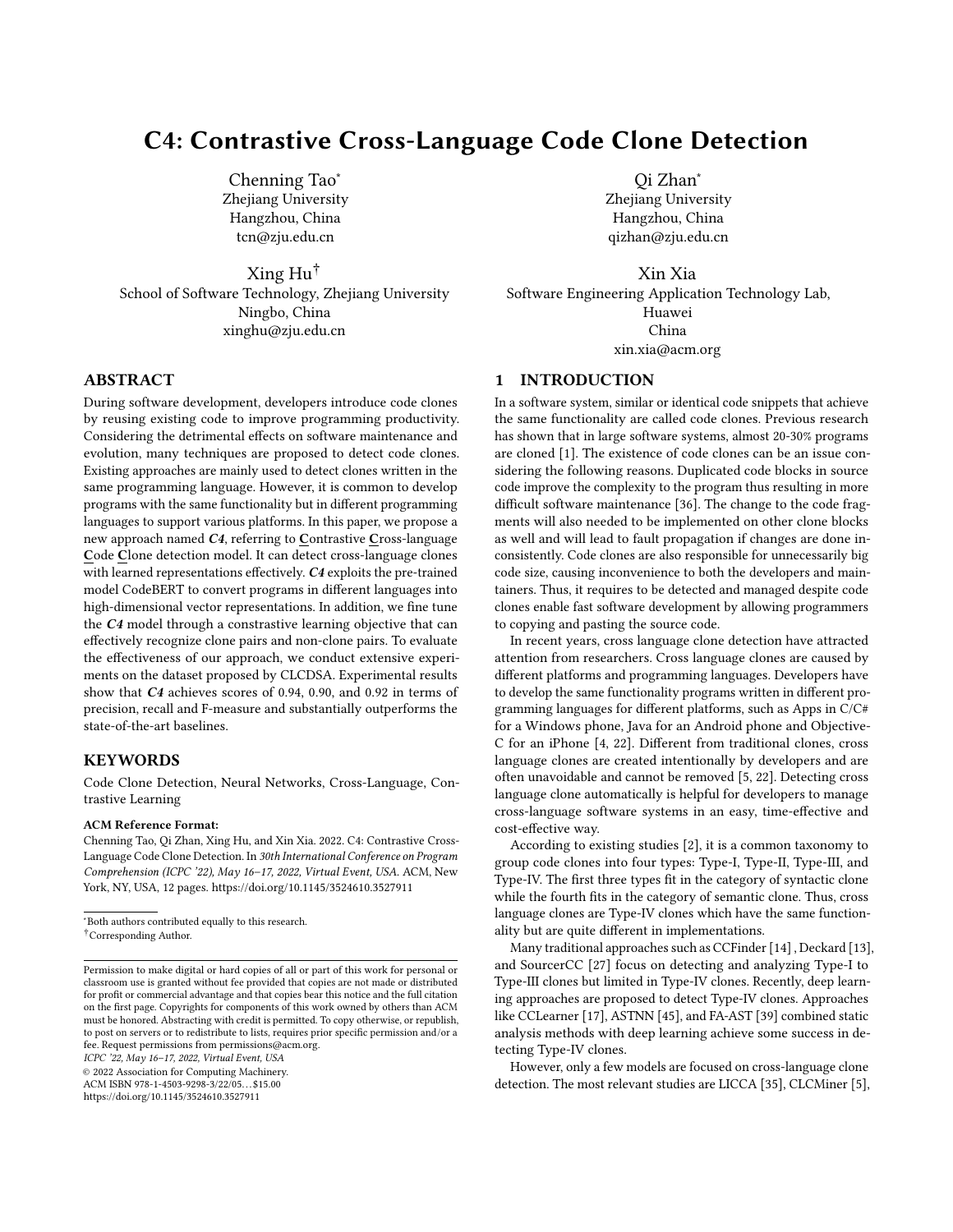#### <span id="page-2-0"></span>C4: Contrastive Cross-Language Code Clone Detection ICPC '22, May 16-17, 2022, Virtual Event, USA

#### **Solutions for "Count Vowels Permutation"**

```
int countVowelPermutation(int n) {
    long long mod = 1e9 + 7;
   vector<long long> dp(5, 1);
   vector<long long> ndp(5);
    for (int i = 2; i <= n; ++i) {
       ndp[0] = (dp[1] + dp[2] + dp[4]) % mod;
       ndp[1] = (dp[0] + dp[2]) % mod;
       ndp[2] = (dp[1] + dp[3]) % mod;
       ndp[3] = dp[2];ndp[4] = (dp[2] + dp[3]) % mod;
       dp = ndp;}
   return accumulate(dp.begin(), dp.end(), 0LL) % mod;
}
                                                     def countVowelPermutation(self, n: int) -> int:
                                                         factor = np.mat([0, 1, 0, 0, 0),(1, 0, 1, 0, 0),
                                                                         (1, 1, 0, 1, 1),
                                                                         (0, 0, 1, 0, 1),
                                                                         (1, 0, 0, 0, 0)], np.dtype('O'))
                                                         res = np_matrix([1, 1, 1, 1, 1), np.dtype('0'))n = 1while n > 0:
                                                            if n % 2 == 1:
                                                                res = res * factor % 1000000007
                                                            factor = factor * factor % 1000000007
                                                            n = n // 2
                                                         return res.sum() % 1000000007
C++ Solution: Python Solution:
```
#### Figure 1: Cross-language clone example

represent same functionality whereas very different in syntax. Compared with clone detection in the same programming languages, cross-languages clone detection has more challenges:

Basic grammar and characteristic are very different in different programming languages, it is difficult to measure code similarity through syntax analysis.

There are no general intermediate representation for different programming languages, we need to propose a new representation for all languages in order to measure code similarity.

Therefore, we propose C4 to address these challenges. C4 uses the CodeBERT as pre-trained model to convert different languages code fragments into the same vector representations so that we can unify process code snippets in different programming languages based on the same intermediate representations .

#### 2.2 Pre-trained Model

Pre-trained models have shown to be effective for NLP tasks and achieved the state-of-the-art results among many tasks [\[8,](#page-10-17) [19,](#page-10-18) [24,](#page-10-19) [38\]](#page-10-20). Recently, pre-trained models are also exploited in programming language processing tasks and achieve great results. For example, Liu et al. [\[18\]](#page-10-21) apply the BERT model to the code completion task. Gao et al. [\[11\]](#page-10-22) exploit the BERT to identify whether a TODO comment is obsolete and should be removed. In the following subsections, we will introduce the background information of Transformer, BERT, and CodeBERT.

2.2.1 Transformer. Transformer [\[34\]](#page-10-23) is a model originally designed for machine translation. Later, it is proven useful in other areas of natural language processing and also boosts the use of pre-trained models, such as BERT.

The overall architecture consists of an encoder and a decoder. The Encoder consists of a self-attention layer and a feed-forward layer. The attention layer assists the encoder in looking at additional words in the input text while encoding a certain word. The output of this is then fed into a feed-forward layer. Both of these layers are included in the decoder, but between them is an encoder-decoder attention layer that assists the decoder in focusing on key sections of the input sequence.

2.2.2 BERT. Bidirectional Encoder Representations from Transformer (BERT) [\[8\]](#page-10-17) applies bidirectional training of Transformer into language modeling. It has a deeper sense of language context and is trained on large-scale plain texts with self-supervised learning objectives. It can be reused for multiple related tasks through fine-tuning and achieving state-of-the-art performance.

BERT was pre-trained on two unsupervised tasks: Masked LM and Next Sentence Prediction (NSP). Masked LM masked 15% of words in each sentence randomly and let the model predict the masked word. NSP tries to improve the model's understanding of sentence relationship by letting the model predict whether these two languages are continuous.

The original paper described two model architecture: BERT<sub>base</sub> and BERT<sub>large</sub>. They all consist of stacks of Transformer encoders. The base model has 12 layers, the embedding size is 768 and the number of attention head is 12. The large model doubled layer number and changed embedding size to 1024 and attention head to 16.

2.2.3 CodeBERT. CodeBERT [\[9\]](#page-10-12) is a bimodal pre-trained model for programming language (PL) and natural language (NL). It is based on RoBERTa [\[20\]](#page-10-24) and utilizes both bimodal instances of NL-PL pairs and a large amount of PL pairs by using standard masked language modeling [\[8\]](#page-10-17) and replaced token detection [\[7\]](#page-10-25).

It is trained on 2.1M bimodal datapoints and 6.4M unimodal code snippets across six programming languages, including Ruby, JavaScript, Go, Python, Java, and PHP. In the pre-training and fine tuning phase, the model takes the input format as  $\nu$ CLS<sup> $\mu$ </sup>,  $\omega_1$ ,  $\omega_2$ , ... $\omega_n$ , »SEP<sup>%</sup> and outputs a contextual vector representation of each token and the representation of »CLS<sup>%</sup>, which could be deemed as sentence representation.

The experimental results show that CodeBERT achieves the state-of-the-art results on various software engineering tasks, for example, code search and code documentation generation. Considering that CodeBERT is pre-trained on the huge code corpus and learns universal representations for programs in different languages, we adopt CodeBERT to map programs in our corpus into high-dimensional vectors. We exploit it as an initialization of our approach C4 and fine-tune it with the contrasive learning.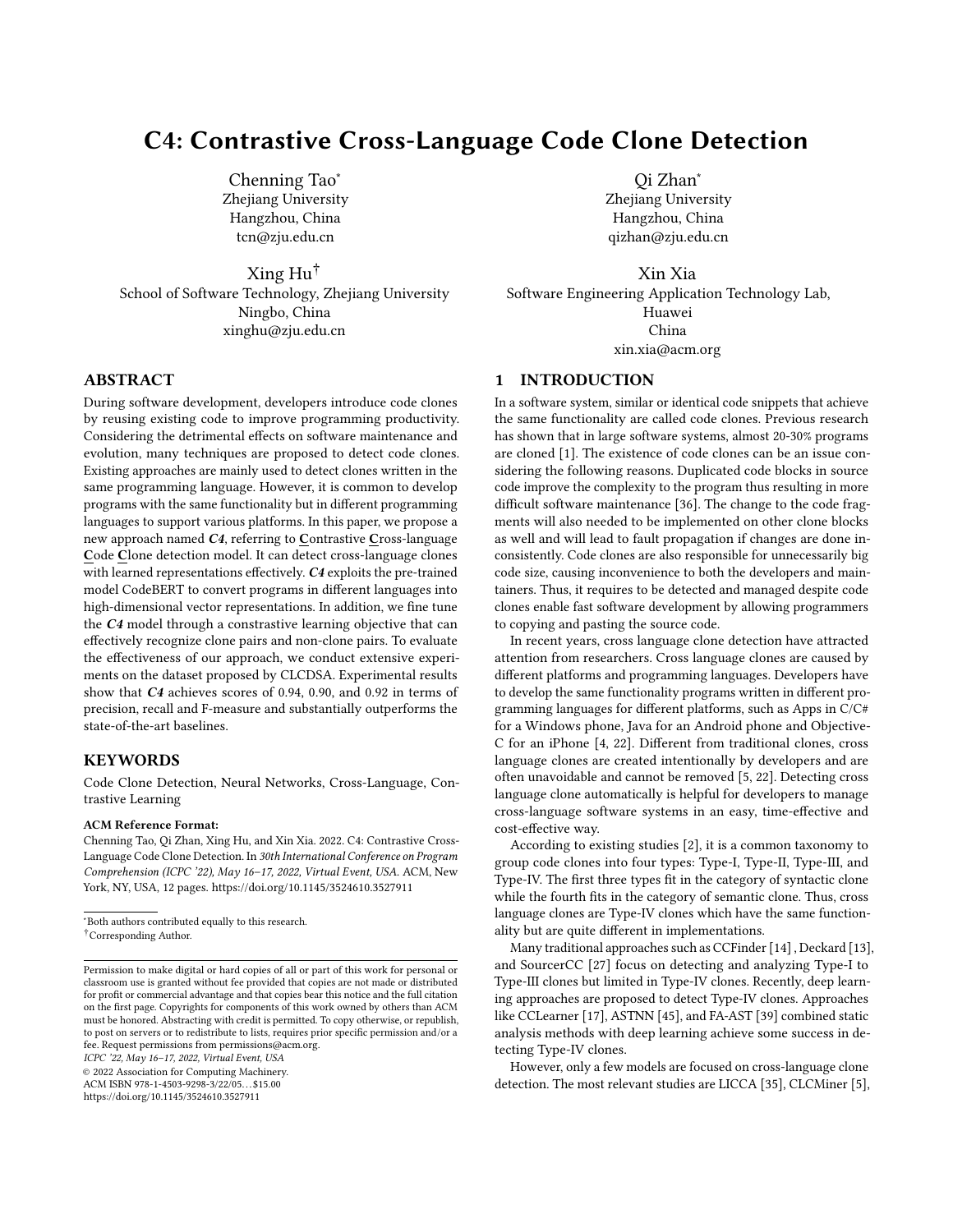ICPC '22, May 16–17, 2022, Virtual Event, USA Tao et al.

#### 2.3 Contrastive Learning

Contrastive learning is first introduced by Hadsell et al. [\[12\]](#page-10-26) for classification. Unlike loss functions that sum over samples, its loss function runs over pairs of examples. The original contrastive learning is defined as follows. Assume  $X_1, X_2$  is a pair of input vectors. Let *Y* be the label assigned to this pair.  $Y = 1$  means  $X_1$  and  $X_2$ are similar,  $Y = 0$  means they are different. The distance between two vector is defined by  $D_w 1 X_1, X_2$ <sup>o</sup>. Then the loss function can be written as  $L^1W$ ,  ${}^1Y$ ,  $X_1$ ,  $X_2{}^{oio} = {}^{1}1 \ Y^o L_S {}^{1}D_W^i{}^o$ ,  $Y L_D {}^{1}D_W^i{}^o$ .  $L_S$  is the partial loss function for a pair of similar pairs,  $L_D$  is the partial loss function for a pair of different pairs.

Loss function is one of the most important part in contrastive learning. Since Hadsell et al. [\[12\]](#page-10-26), a variety of loss functions have been proposed for different situations such as Triplet Loss [\[28\]](#page-10-27) and N-pair Loss [\[29\]](#page-10-28). They improve the loss function so that it can process multiple negative examples at the same time.

The overall framework of contrastive learning can be described as follows:

> An encoder  $f^{\dagger}$ <sup>o</sup> that can convert a given sample into vector representation.

> A batch of examples  $f_{x_1},...,x_n$ g where *n* represents the batch size.

> A similarity function  $\sin^{-1}x$ , y° which can represent the similarity of two vector, for example, many works [\[5,](#page-10-4) [22\]](#page-10-3) use cosine as the similarity function.

To train a model with contrastive loss objective, for each example  $x_i$  in the batch, we need to use the encoder to get the vector representation of the example  $v_i = f^{\dagger} x_i^{\circ}$ . Next, for each  $v_i$ , we have to construct the positive examples and negative examples for this particular sample. After the selection, we will use the similarity function sim<sup>1</sup>x, y<sup>o</sup> to get the distances between positive/negative examples and put it into the loss function.

Many approaches achieve the state-of-the-art results in their fields using contrastive learning, such as text generation [\[44\]](#page-11-6), sentence embedding [\[42\]](#page-11-7), and pre-trained Language Models [\[23\]](#page-10-29).

### <span id="page-3-0"></span>3 PROPOSED APPROACH

In this section, we present the overall design and implementation details of our proposed model.

#### 3.1 Overall Framework

The overall framework of C4 is illustrated in Figure [2.](#page-4-1) We process all programs into batches where each batch consists of code snippets that belong to the same task but used different programming languages. For each code snippet, we exploit the CodeBERT to get its representation. Then, we use contrastive learning for every code snippet in the batch. It can make clone pairs much closer and non-clone pairs further in the high-dimensional vector space. Our approach mainly consists of three parts, including a) Data Process; b) Get Code Representation; c) Contrastive Learning. We will introduce these three parts in the following subsections.

#### 3.2 Data Process

Data Processing is the first step to build our approach. We need to construct clone pairs and non-clone pairs. The details can be found in Section [4.2.](#page-5-1)

### 3.3 Code Representation

We use the CodeBERT as our pre-trained model to get code representations. In other words, we exploit the CodeBERT to encode

programs into vector representations, i.e.,  $c \int_a^f v$  where  $f$  means CodeBERT,  $c$  means the source code, and  $v$  means the vector embedding for the corresponding source code.

We fine tune the CodeBERT model to get a better vector embedding for the code clone downstream task [\[8\]](#page-10-17). The code snippets is first split into a list of words, then it is put in the CodeBERT's tokenizer. The output of the tokenizer is then concatenated with CLS token in the front and SEP token in the back. The format of this output is  $\Sigma$ CLS<sup> $\mathcal{U}_{1}, \omega_{2}, \ldots, \omega_{n}$ ,  $\Sigma$ SEP $\mathcal{U}_{1}$ . Then, we use the tokenizer's</sup> function to convert them into ids before put it into the model. Note that we limit each code snippet length to be less than 512 since CodeBERT cannot process input longer than that. During the fine tuning, the output of CodeBERT includes the contextual vector representation of each token and the representation of » $CLS\%$  (sentence representation). The parameters of CodeBERT are learned to minimize the contrastive loss.

#### 3.4 Contrastive Learning

The loss function we used is shown in Equation [1.](#page-3-1) Different from existing works, we use a combination of N-pair loss and Soft-Nearest Neighbor loss [\[10\]](#page-10-30).

<span id="page-3-1"></span>
$$
L_N = \log \frac{\exp \, \sin^1 x, x^{\circ} \cdot \tau}{\exp \, \tan^1 x, x^{\circ} \cdot \tau^{\circ}} \prod_{j=1}^{\exp \, \sin^1 x, x^{\circ} \cdot \tau} \quad (1)
$$

x is the anchor sample,  $x \cdot$  is the positive sample (i.e., x and  $x \cdot$ is a clone pair), and  $x$  is the negative sample (i.e.,  $x$  and  $x$  is a non-clone pair).  $\tau$  is a hyperparameter that we tune to scale the penalties on negative samples.

As shown in Figure [2,](#page-4-1) C4 exploits the contrastive learning to learn effective representation by pulling clones together and pushing apart non-clones. Assume we have a similarity function sim $v_i$ ,  $v_j^{\circ}$ and its codomain is »0, 1¼. The details of pulling and pushing are shown as follows:

Pull Pulling pairs together means getting the result of similarity function closer to 1.

Push Pushing pairs apart means getting the result of similarity function closer to 0.

For the similarity evaluation we use

$$
\operatorname{sim}^{1} \mathbf{u}, \mathbf{v}^{0} = \frac{\mathbf{u} \cdot \mathbf{v}}{k \mathbf{u} k k \mathbf{v} k}
$$
 (2)

where  $\sin^{-1}u_{\mathbf{r}}v^{\circ}$  2 » 1, 1¼.

For term  $\int_{j=1}^{N} \exp \; \sin^n x, x_j \circ \tau$  , if  $\sin^n x, x \circ \lt 0$ , the  $\tau$  will decrease the sensitivity of loss function. Therefore, we transform the codomain of sim<sup>1</sup>u, v<sup>o</sup> from » 1, 1<sup> $\#$ </sup> to »0, 1 $\#$  using a linear transformation.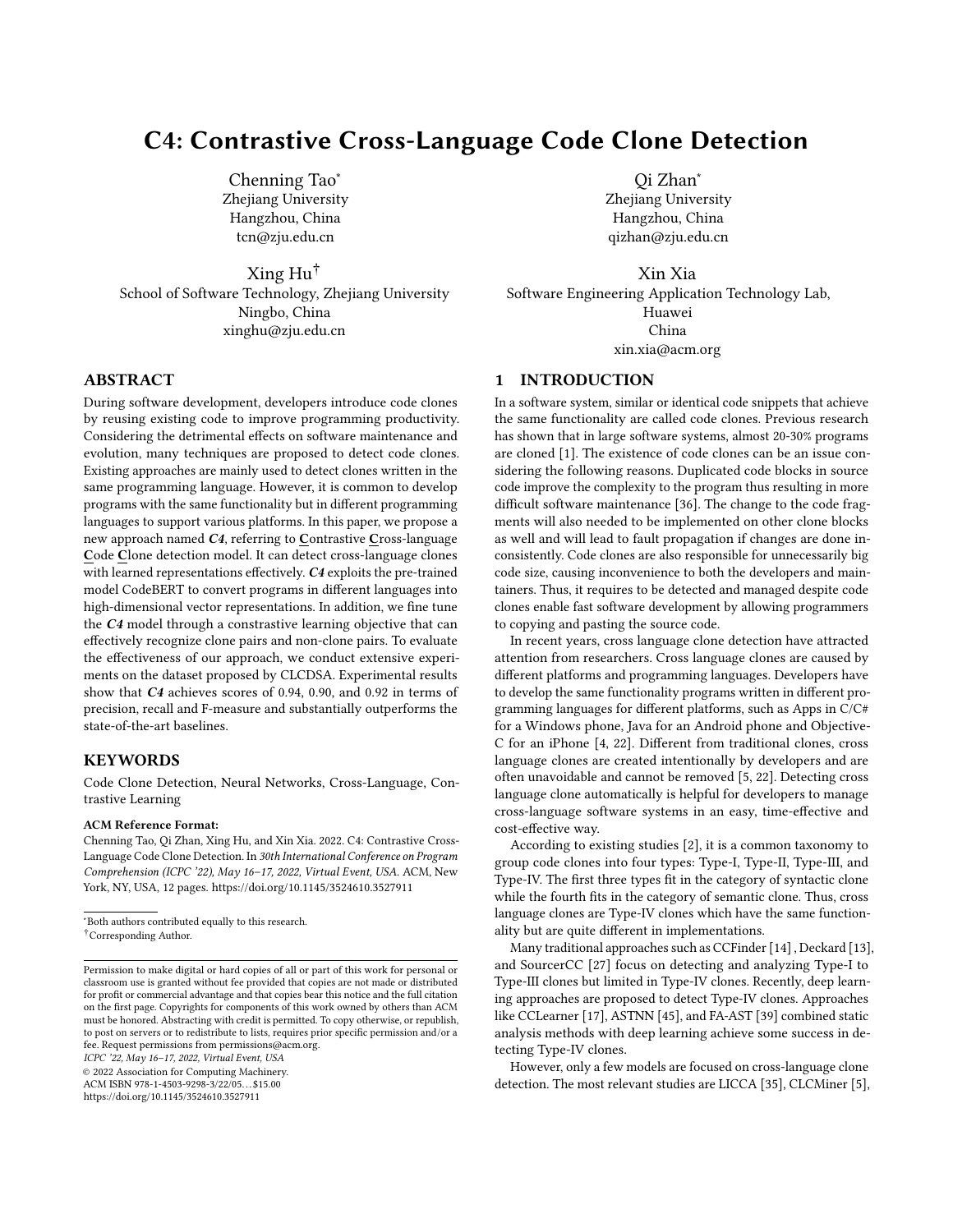<span id="page-4-1"></span>



A detailed description of how to construct negative samples and compute contrastive loss is illustrated in Algorithm [1.](#page-4-2)

Algorithm 1: Contrastive loss computation **Input:** A batch of clone pairs,  $B$ ;

<span id="page-4-2"></span>**Output:** Contrastive loss,  $L_N$ ;

```
1 foreach pair P_i in B do
 2 \mid x, x^* \rangleP_i, code:
  \mathbf{s} S_{pos} \sin^{-1} \mathbf{x}, \mathbf{x}^{0};
 4 foreach pair P_i^{\dagger} i < j^{\circ} in B do
  \mathbf{5} if P_i task \leq P_j task then
  6 \vert x \vertj_1, x_{j_2}P_j.code;
  7 \mid \cdot \cdot \cdot \cdot S_{nag_{j_1}}\sin^1 x, x_{j_1}^{\circ};
  8 \mid \cdot \cdot \cdot \cdot S_{nag_{j_2}}\sin<sup>1</sup>x, \frac{1}{2}<sup>o</sup>;
  9 end
10 end
11 L_{N_i} == \log^1 \frac{S_f}{S_{poss}}S_{45}Í
                                            S_{naq}º;
12 end
13 L_N\prod_{i=1}len<sup>1</sup>B<sup>o</sup>
```
For each batch we process, assume the batch size is  $B$ . It means that we have  $B$  clone pairs in this batch. We will then loop over the batch. For each pair, we take the first one as an anchor example  $(x)$ , the second one as a positive example  $(x)$ . Ideally, the rest clone pairs will all be negative examples  $(x)$ . Thus, the number of negative examples will be  $2^1B - 1^0$ , i.e., all programs (2B) excluding the corresponding clone pair. However, the rest of programs may come from the same problem. In other words, these programs are clones of the anchor example. Therefore, we should filter out those code snippets. After constructing positive example and negative examples, we compute their cosine similarity with anchor example. Then, C4 exploits the derived loss function (i.e., Equation [1\)](#page-3-1) to get the loss and train the model.

In the fine tuning phase, we applied the same hyperparameter used in the CodeBERT paper. Then, we fine tune  $C4$  optimized by our proposed contrastive loss.

### <span id="page-4-0"></span>4 EXPERIMENTAL SETUP

We evaluate the effectiveness of our approach following three research questions:

RQ1: How effective is our approach at detecting cross-language code clones compared to the state-of-the-art baselines? RQ2: How effective is our approach when detecting specific language pairs?

RQ3: How effective is each component in our approach?

We address RQ1 by comparing our approach with CLCMiner [\[5\]](#page-10-4) and CLCDSA [\[22\]](#page-10-3). CLCMiner is a traditional text-based tool for detecting code clones while CLCDSA is neural networks based approach. We then address RQ2 by analyzing our results for different programming language pairs. Finally, we address RQ3 by comparing results with or without fine-tuning and with or without contrastive learning.

# 4.1 Baselines

To evaluate the effectiveness of our approach, we compare our model with the following baselines:

4.1.1 CLCMiner [\[6\]](#page-10-31). CLCMiner is a state-of-art text-based code clone detection tool. It uses bag-of-tokens and revision histories to detect clones. As CLCMiner does not require training, we use it to detect clones in the test set.

4.1.2 CLCDSA [\[22\]](#page-10-3). CLCDSA is a cross-language detection tool that uses syntactical features and API documentation. It uses a deep neural network based feature vector learning model to learn the features and detect cross-language clones.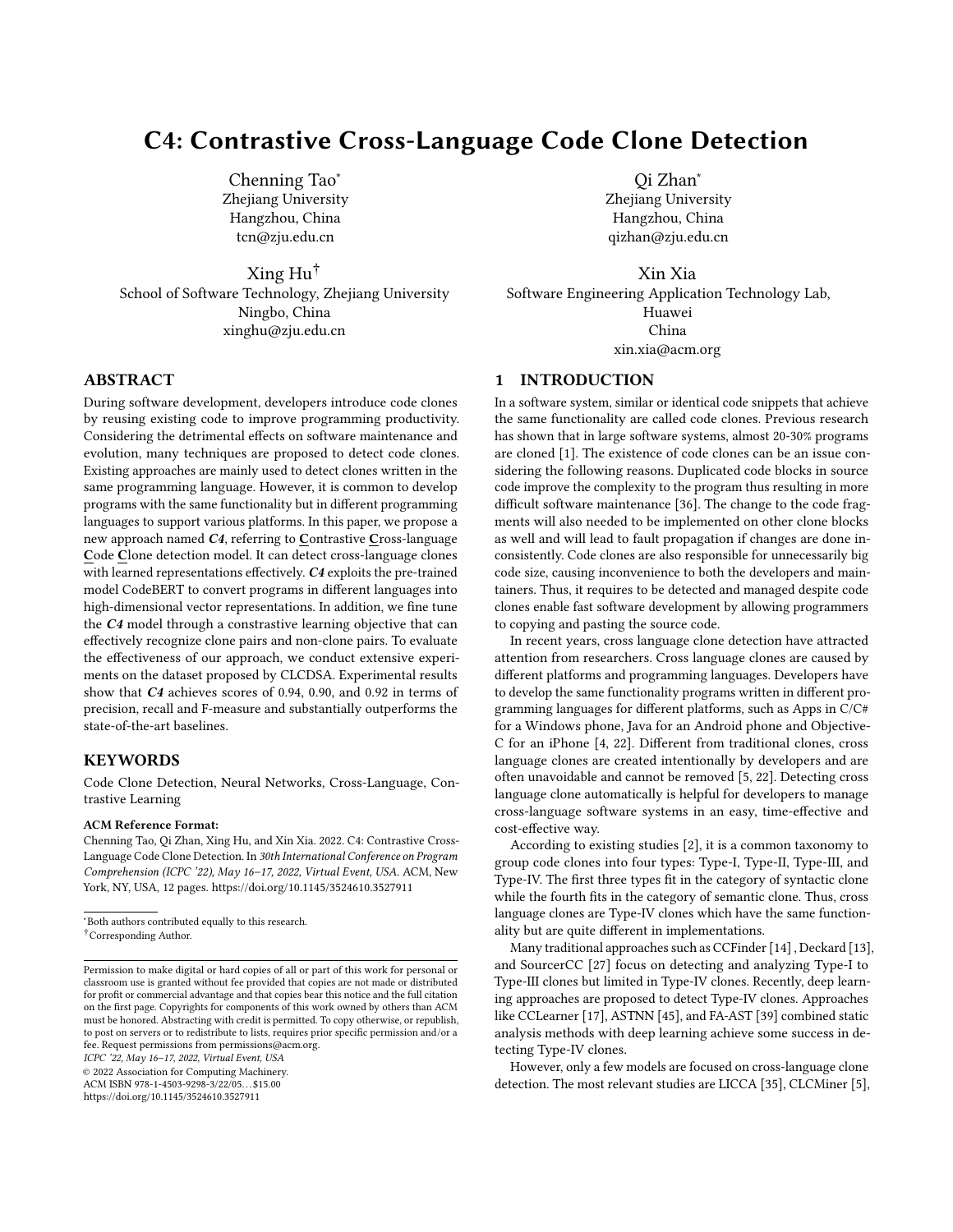<span id="page-5-4"></span>Table 1: Statistics for specific language code blocks

| Language |     | Average Lines Number of Blocks | Tokens |
|----------|-----|--------------------------------|--------|
| $C++$    | 66  | 32,281                         | 616    |
| C#       | 111 | 16.359                         | 939    |
| Java     | 106 | 18,836                         | 734    |
| Python   | 26  | 18,331                         | 212    |

### <span id="page-5-1"></span>4.2 Datasets

CLCDSA [\[22\]](#page-10-3) provides three dataset for cross-language clone detec-tion, including Google CodeJam<sup>[1](#page-5-2)</sup> data, AtCoder<sup>[2](#page-5-3)</sup> data, and Coder-Byte data. As CoderByte data collected by CLCDSA is not available, we conduct experiments on the other two datasets, i.e., Google CodeJam and AtCoder.

CodeJam is a Google's programming competition and AtCoder is a programming competition website in Japan. There are different programming language solutions for one problem so that we can take them as cross-language clone pairs. There are 86,807 code blocks and 1,380 problems in our dataset. For one problem, there are about 63 solutions on average. We split these problems 8:1:1 for train, valid, test sets.

For C4 with contrastive learning, we do not need the non-clone pairs in the training set since it can search different problems' code fragments in a batch as negative samples. We construct a clone pair by randomly selecting one program and the other one program in the same problem. In total, we get 86,695 cross-language clone pairs, in which 69,278 pairs in the training set, 8,742 pairs in the validation set, and 8,675 pairs in the test set.

For CLCDSA and CLCMiner, we follow the experiments setup of CLCDSA [\[22\]](#page-10-3), randomly select from different problems to create non-clone pairs for one clone pair. As a result, we have 138,804 pairs in the training set, 17,332 pairs in the validation set, and 17,349 pairs in the test set where true clone pairs count for 50%.

The statistics of different language code blocks is given in Table [1.](#page-5-4) The number of lines and tokens in C# is the highest while the number in Python is the lowest since the amount of code in Python is usually smaller to achieve the same functionality than other programming languages in the dataset. The number of code blocks in C++ is the highest, nearly as twice as the number of other language blocks.

#### 4.3 Metrics

In clone detection, we usually use Precision (P), Recall (R), and F1-Score (F1) to measure the effectiveness of different approaches.

Precision stands for the accuracy of detection, is the ratio of the number of true code clones detected to the number of all retrieved code pairs. We define  $R_R$  as the number of true code clones retrieved,  $I_R$  as the number of false code clones retrieved, then Precision is:

$$
P = \frac{R_R}{R_R \cdot I_R} \tag{3}
$$

Recall is the ratio of the number of actual code clones detected to the number of actual code clones. We define  $R_R$  as the number

<span id="page-5-6"></span>Table 2: Effectiveness of our approach vs. baselines

| Approach        | Precision Recall |      | F1   |
|-----------------|------------------|------|------|
| <b>CLCMiner</b> | 0.36             | 0.57 | 0.44 |
| <b>CLCDSA</b>   | 0.50             | 0.92 | 0.65 |
| C4              | 0.94             | 0.90 | 0.92 |

of true code clones retrieved,  $R_N$  as the number of all true code clones in dataset, then Recall is:

$$
R = \frac{R_R}{R_R \cdot R_N} \tag{4}
$$

F1-Score stands for the overall performance of detection, is the harmonic mean of precision and recall. If  $P$  is the precision and  $R$ is the recall, then F1 is:

$$
F1 = \frac{2PR}{P_{\circ} R} \tag{5}
$$

### 4.4 Experimental Setting

We choose the hyperparameters for our approach as follows: we train the model for five epochs and use the Adam optimizer with batch size of 36. The threshold for predicting the test set is the same as the best threshold of the validation set for all RQs while the threshold for CLCMiner is 0.5.  $\tau$  for contrastive learning is set to 12. Lastly, we use PyTorch to implement our models. For the training of this model, we use three RTX3090. For each epoch, it requires about one hour.

#### 4.5 Replication Package

Our code and dataset we used is publicly available<sup>[3](#page-5-5)</sup>.

#### <span id="page-5-0"></span>5 EXPERIMENTAL RESULTS

#### 5.1 RQ1: C4 vs. Baselines

We compare our approach with two state-of-the-art approaches, including CLCMiner [\[5\]](#page-10-4) and CLCDSA [\[22\]](#page-10-3). We use the same experimental settings to evaluate our approach against the other approaches in terms of precision, recall, and F1-score.

As shown in Table [2,](#page-5-6) our approach outperforms all state-of-theart baselines in terms of precision and F1-score. CLCDSA performs best considering the recall. We find that CLCDSA prefers to predict programs as clone pairs.

CLCMiner only considers a bag of tokens and neglects all other information when detects code clones. However, cross-language code clones are different lexically and syntactically. CLCMiner fails to detect them through similar tokens. In addition, different reserved tokens in different languages also increase the difficulty for CLCMiner to detect cross-language clones.

Considering CLCDSA that is designed for cross-language detection, it performs better than CLCMiner. It analyzes the similarity of nine syntactic source code features that have almost similar values if two source code fragments from two different programming languages have similar functionality.

<span id="page-5-2"></span><sup>1</sup>http://code.google.com/codejam

<span id="page-5-3"></span><sup>2</sup>https://atcoder.jp/

<span id="page-5-5"></span><sup>3</sup>https://github.com/Chenning-Tao/C4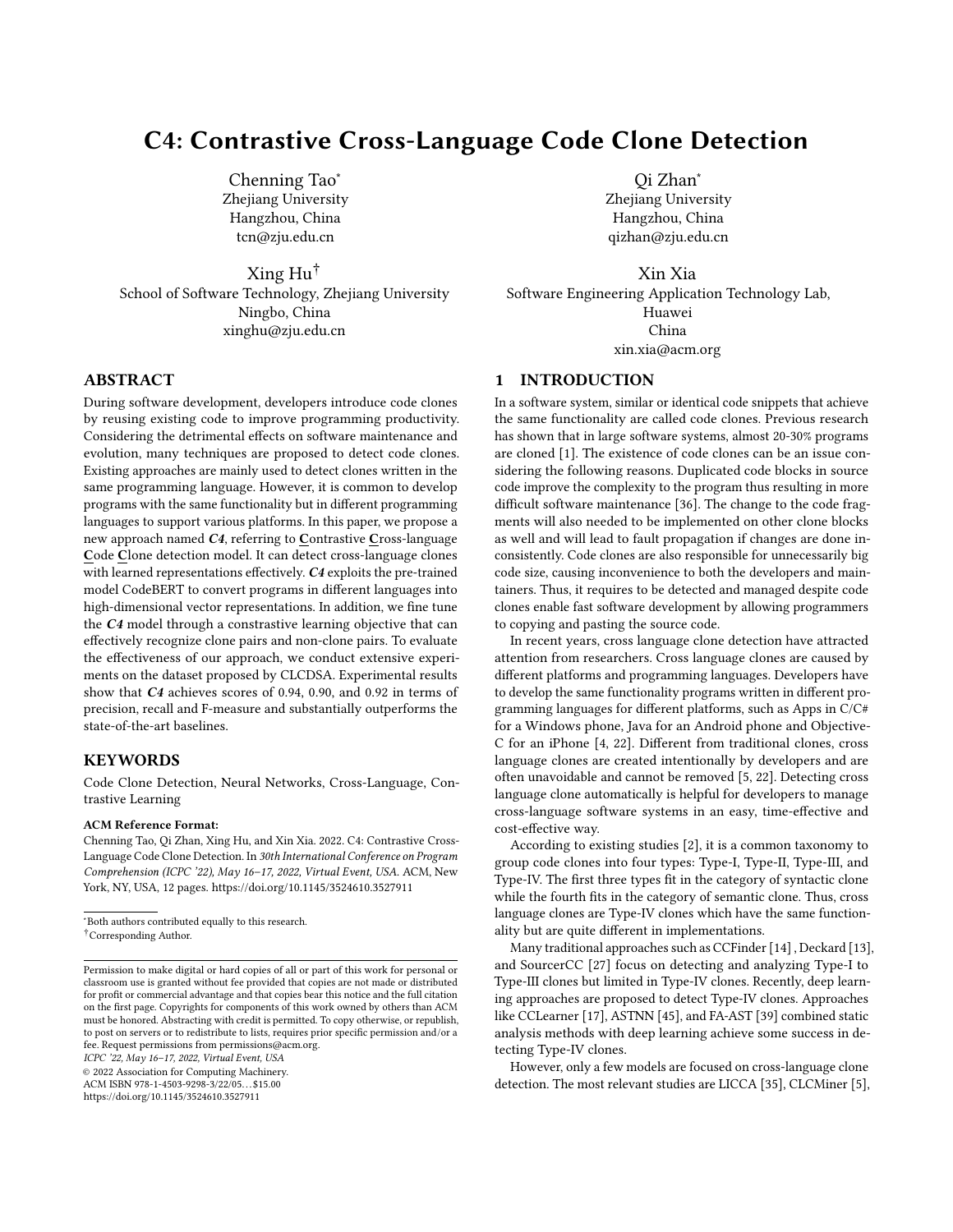Our approach outperforms both CLCMiner and CLCDSA in terms of precision, recall, and F1-Score, which achieve 0.94, 0.90, and 0.92 respectively.

#### 5.2 RQ2: Specific language pairs

Table [3](#page-7-0) shows results of approaches on different language combination. Comparing results of different programming language pairs with CLCMiner and CLCDSA, we have the following findings:

Finding 1. All evaluation metrics (Precision, Recall, F1- Score) in our approach is greatly higher than measures with CLCMiner, which achieve an increase of 0.35 in Precision, 0.56 in Recall, and 0.48 in F1-Score on average.

Finding 2. Compared with CLCDSA, the only metric our approach worse than CLCDSA is Recall for C# & Java pair. The Recall scores of our approach and CLCDSA are similar, but F1-Score of our approach is much higher than CLCDSA since Precision of our approach is higher significantly.

Finding 3. Variances of Precision, Recall, and F1-Score is 0.03304, 0.0367, and 0.03236 respectively for different language combinations results in our approach, which indicate that the deviation of results in our approach is small.

### 5.3 RQ3: Ablation Study

In this paper, we exploit the CodeBERT to lean the representations of source code. Then, we use the contrastive learning technique to fine tune the model. We want to investigate the impacts of these variants on the performance of our approach. To illustrate the importance of each component, we compare our approach with two of its incomplete variants:

CodeBERT without fine-tuning. We directly use the pretrained CodeBERT to detect cross-language clone pairs without fine-tuning and contrastive learning.

CodeBERT with fine-tuning. We fine tune the CodeBERT without contrastive learning. During the fine-tuning process, we use Mean Square Error (MSE) as the loss function that is used in the original CodeBERT.

Table [4](#page-7-1) shows the results of these two variants and C4. Comparing results of CodeBERT with and without fine-tuning, we find that our approach benefits from fine-tuning. F1-Score is only 0.67 if we directly use the representations in CodeBERT to detect clone pairs. We can find that it regards all pairs as clone pairs. We achieve an increase of 0.22 in F1-Score when we fine-tune with the train set. Similarly, we also achieve an increase in F1-Score when we fine-tune with contrastive learning. Compared to fine-tuning Code-BERT, contrastive learning has great advantage in improving the Precision.

To evaluate the effectiveness of the contrastive learning, we also give the detailed results (shown in Table [5\)](#page-7-2) of CodeBERT with MSE loss fine-tuning. Compared to results of C4 shown in Table [3,](#page-7-0) Precision and F1-Score with contrastive learning is higher than models without contrastive learning. Our approaches achieve an average increase of 0.10 in precision and 0.03 in F1-Score, which indicates that our approach is effective for all different language combinations.

In addition, we also visualize the code vectors to help understand and explain why the vectors produced by C4 are better than the vectors produced by others. We randomly select four problems and get embedding of code snippets that belongs to these problems, then we use t-SNE [\[33\]](#page-10-32) to reduce dimensionality from 768 to 2 for visualization. As shown in Figure [3,](#page-7-3) points in the same color represent programs from the same problems. Points with the same color in Figure [3\(a\)](#page-7-4) are scattered across the graph, which means the embedding of code is irregular without fine-tuning. Most points with the same color in Figure [3\(b\)](#page-7-5) converge together but their boundary is not very clear and some of them tangled together, which means it can detect clone pairs but hard to distinguish several non-clone pairs. It explains the relatively high recall (0.95) and low precision (0.83) in RQ3. Points with same color in Figure [3\(c\)](#page-7-6) stay closer than Figure [3\(b\)](#page-7-5) while different color points stay far apart. Our results show that contrastive learning can keep dissimilar pairs away while pulling similar pairs together, which increases Precision and F1-Score greatly in detecting semantic code clones.

### <span id="page-6-0"></span>6 DISCUSSION

# 6.1 Can C4 achieve good performance on a small dataset?

Considering the long training time for C4 and CodeBERT, we further conduct an experiment on a smaller dataset that is more energy efficient. We randomly select 30% pairs from the dataset and compare C4 with CodeBERT. The smaller dataset includes 20,773 in the training set, 2,619 in the validation set, and 2,572 in the test set. For fine-tuned CodeBERT, we need to construct negative samples in its dataset. Therefore, the fine-tuned CodeBERT has twice the amount of data includes 41,646 in the training set, 5,200 in the validation set, and 5,105 in the test set. Table [6](#page-7-7) describe the results on the small dataset setting. Compared to Table [4,](#page-7-1) we find that  $C4_{SMALL}$ has the same performance as C4. However, the performance of the fine-tuned CodeBERT has an obvious decline. The small data setting further demonstrates the effectiveness of our approach C4.

#### 6.2 Proportion of Clone Pairs in the Test Set

Since the CLCDSA dataset only consists of clone pairs, we need to construct negative samples by selecting samples from different tasks.

Therefore, the amount of non-clone pairs may effect the performance of different approaches. In the experimental setting, we follow the CLCDSA and construct same number of non-clone pairs as the positive pairs.

But in BigCloneBench [\[30\]](#page-10-33), one of the most famous benchmarks for code clone, we find that though in the train dataset, the number of clone pairs is almost identical to the non-clone pairs, in the valid and test dataset, the number of non-clone pairs versus clone pairs is almost 1 : 6. So we want to see how well our model is when the data distribution is different. As we need to construct much more non-clone pairs in this discussion, we follow the small data setting above to save training time.

We retrain the model using the same amounts of clone pairs but different amounts of non-clone pairs. Besides the 1 : 1 (clone pair : non-clone pair) ratio we use in Section 4.1, we use 1 : 2, 1 : 3 and 1 : 6 for training. And for each model we trained, we test them on test dataset with  $1:1, 1:2, 1:3, 1:6$  ratio. The detailed F1 results are shown in Table [7.](#page-8-1)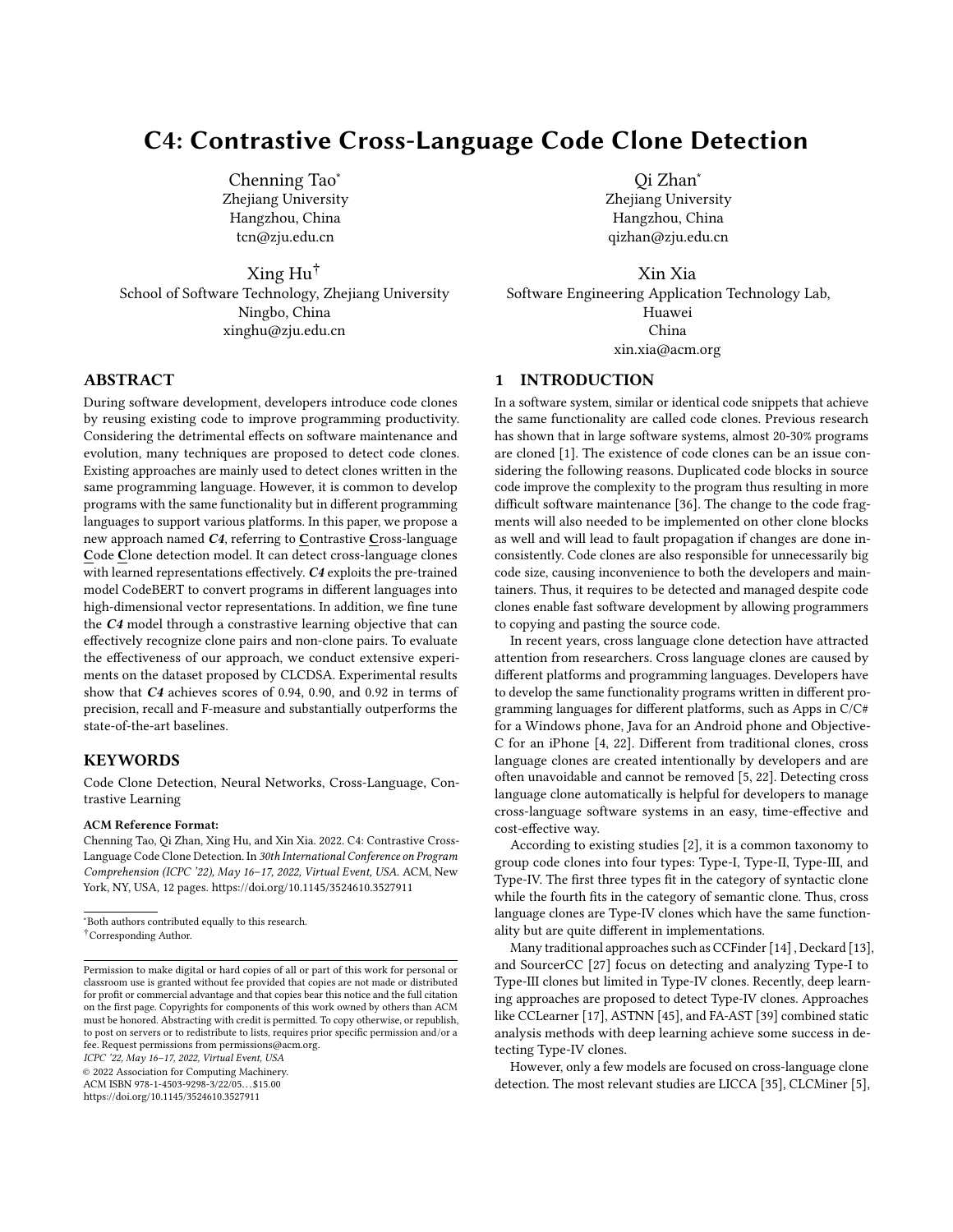<span id="page-7-0"></span>

| <b>Language Combination</b> |           | <b>CLCMiner</b> |                |                          | <b>CLCDSA</b> |                |           | C4     |                |
|-----------------------------|-----------|-----------------|----------------|--------------------------|---------------|----------------|-----------|--------|----------------|
|                             | Precision | Recall          | F <sub>1</sub> | Precision                | Recall        | F <sub>1</sub> | Precision | Recall | F <sub>1</sub> |
| $C_{++}$ & $C_{+}$          | 0.57      | 0.36            | 0.44           | -                        | -             | -              | 0.91      | 0.88   | 0.89           |
| $C++&$ Java                 | 0.58      | 0.37            | 0.45           | $\overline{\phantom{0}}$ | -             |                | 0.93      | 0.90   | 0.91           |
| $C++&$ Python               | 0.59      | 0.36            | 0.45           | $\overline{\phantom{a}}$ | -             |                | 0.94      | 0.92   | 0.93           |
| $C \# \& Java$              | 0.59      | 0.34            | 0.43           | 0.67(0.47)               | 0.96(0.91)    | 0.79(0.62)     | 0.95      | 0.93   | 0.94           |
| $C# \& Python$              | 0.56      | 0.36            | 0.44           | 0.63(0.54)               | 0.89(0.95)    | 0.73(0.69)     | 0.92      | 0.95   | 0.94           |
| Java & Python               | 0.59      | 0.36            | 0.45           | 0.58(0.46)               | 0.90(0.85)    | 0.705(0.60)    | 0.95      | 0.93   | 0.94           |

Table 3: Results on different language combinations

We replicated the CLCDSA according to the replication package they provided in the GitHub. We re-train their models and show the results from our training (in the brackets). Results outside the brackets are taken from CLCDSA paper.

<span id="page-7-4"></span><span id="page-7-3"></span>

<span id="page-7-5"></span>Figure 3: Visualization of the vector representations of the code snippets

<span id="page-7-1"></span>Table 4: Effectiveness of each incomplete variant of our approach

| Approach            | Precision | Recall | F1.  |
|---------------------|-----------|--------|------|
| without fine-tuning | 0.50      | 1.00   | 0.67 |
| with fine-tuning    | 0.83      | 0.95   | 0.89 |
| C <sub>4</sub>      | 0.94      | 0.90   | 0.92 |

<span id="page-7-2"></span>Table 5: Results on different language combinations of C4 without contrastive learning

| Language Combination Precision |      | Recall | F1   |
|--------------------------------|------|--------|------|
| $C_{++}$ & $C_{+}$             | 0.83 | 0.95   | 0.89 |
| $C++&$ Java                    | 0.84 | 0.94   | 0.88 |
| $C++& Python$                  | 0.82 | 0.96   | 0.88 |
| $C# &$ Java                    | 0.83 | 0.97   | 0.90 |
| C# & Python                    | 0.84 | 0.98   | 0.90 |
| Java & Python                  | 0.84 | 0.98   | 0.90 |

<span id="page-7-7"></span>Table 6: Effectiveness of C4 and fine-tuned CodeBERT on a small dataset setting

| Approach            | Precision Recall |      | F1   |
|---------------------|------------------|------|------|
| fine-tuned CodeBERT | 0.82             | 0.92 | 0.87 |
| $C4_{SMAIL}$        | 0.94             | 0.90 | 0.92 |

<span id="page-7-8"></span><span id="page-7-6"></span>

Figure 4: F1 results when using different proportions of clone pairs to train and test.

From Table [7](#page-8-1) we can see, when only using CodeBERT with finetuning, simply adding more non-clone pairs will not help the model to perform better. The F1 result when using 1 : 2, 1 : 3, 1 : 6 for training is almost the same while the number of negative samples almost tripled. This indicates the traditional method cannot make full use of a large number of non-clone pairs while the methods with contrastive learning can benefit a lot from a large number of non-clone pairs.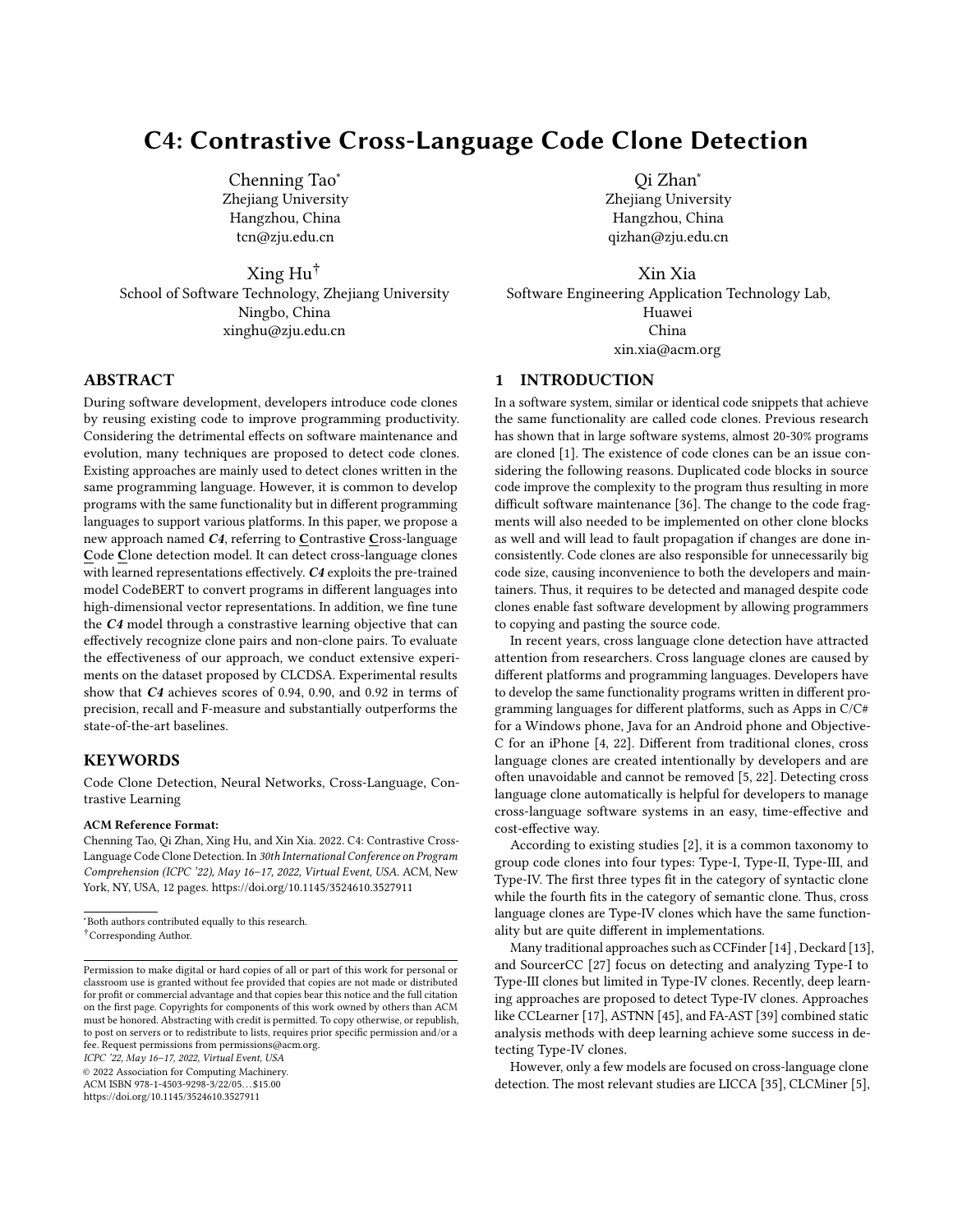<span id="page-8-1"></span>Table 7: F1 results of different train and test dataset

| Test<br>Train | 1:1  | 1:2  | 1:3  | 1:6  |
|---------------|------|------|------|------|
| 1:1           | 0.87 | 0.78 | 0.74 | 0.61 |
| 1:2           | 0.87 | 0.80 | 0.78 | 0.69 |
| 1:3           | 0.87 | 0.83 | 0.78 | 0.71 |
| 1:6           | 0.87 | 0.82 | 0.79 | 0.67 |
| CL.           | 0.92 | 0.90 | 0.89 | 0.86 |

<span id="page-8-2"></span>Table 8: CodeBERT baseline when training with same number of clone pairs and non-clone pairs

| Test | Precision | Recall |
|------|-----------|--------|
| 1:1  | 0.82      | 0.92   |
| 1:2  | 0.70      | 0.91   |
| 1:3  | 0.64      | 0.91   |
| 1:6  | 0.45      | 0.92   |

Figure [4](#page-7-8) depicted the result in the diagram. X-axis represents the test dataset ratio, each line represent different training method. We can see when using CodeBERT with fine tuning, when the ratio changed from 1 : 1 to 1 : 2, the F1 score dropped significantly from 0.04 up to 0.09. And when the ratio changed to 1 : 6, the result for our baseline method dropped up to 0.26 compared to 1 : 1 while CodeBERT fine tuning with contrastive learning only dropped 0.06.

From Table [8](#page-8-2) we can see as the number of non-clone pairs in the dataset increases, recall barely changes while precision deteriorates rapidly. It seems to be the result of the model's tendency to deem non-clone pairs as clone pairs. When the ratio is 1 : 6, the precision drops to 0.45, which is almost like the model is just guessing. We can safely assume that the method with contrastive learning has learnt a better code representation thus can handle different data distribution better.

#### 6.3 Investigating why C4 fail

We are also curious about why our approach fail to detect clones. We find that  $C4$  may mistake non-clone pairs as clones. Figure [5](#page-9-1) shows an example of a non-clone pair that is mistaken as a clone pair. We can find that the two code fragments have same variable name time and similar variable name time to goal, bestTime. C4 is confused when most variable names are similar. In addition, we can observe that their interprocedural control flow is similar. In the main function, they both call another method in a loop and print the answer. In the function they call, there are the same while loop and some assignment statements in them. However, statements in the basic block are totally different and two code fragments achieve different functionality. Our approach fails to predict them as a nonclone pairs. In the future, we plan to combine the control flow and data flow to achieve more precise detection.

### 6.4 Threats to Validity

We have identified the following threats to validity among our study:

6.4.1 Internal Validity. In this paper, we exploit the pre-trained model CodeBERT to convert programs written in different languages into the high-dimensional code vector space and fine-tune the model. Pre-trained knowledge from CodeBERT may introduce bias of the effectiveness of our approach. First, CodeBERT is pretrained on Go, Python, Java, JavaScript, Php, and Ruby. In this paper, we detect clones in Java, Python, C++, and C# in which C++ and C# programs are not learned by the CodeBERT. The representations for these programs may not effective. Second, CodeBERT can only handle 512 tokens while the lengths of most code fragments are over 512 tokens, which influence C4's effectiveness.

6.4.2 Dataset Validity. The dataset used in our experiments takes solutions written in different programming languages for the same task as clone pairs. CoderByte dataset collected by CLCDSA is not available so that we use other two datasets (i.e. AtCoder dataset, Google CodeJam dataset) to train and test, which lead to the different results between paper and our experiments for CLCDSA.

#### <span id="page-8-0"></span>7 RELATED WORK

#### 7.1 Traditional Approaches

7.1.1 Single language. Most of the clone detection approaches using traditional methods are targeted at Type-I, Type-II, and weak Type-III clones detection. Existing studies mainly include tokenbased techniques and syntactic-based techniques.

CCFinder [\[14\]](#page-10-6) is a tool that transforms the input source text into a regular form and uses a token-by-token matching algorithm to compute clone metrics. But it requires a language-dependent lexical analyzer and transformation rules. Therefore, it only supports a limited amount of programming languages.

SourcerCC [\[27\]](#page-10-8) is a token-based clone detector that tokenizes the code blocks and creates a partial inverted index for detecting clone pairs. Its ability is limited as it can only capture lexical level information.

Deckard [\[13\]](#page-10-7) is an AST-based tool that characterizes subtrees with numerical vectors in the Euclidean space and clusters these vectors using the Euclidean distance metric. Subtrees with vectors in one cluster are considered similar. Similar to CCFinder, it requires pre-defined rules for each language.

In addition, a large amount of works also focus on clone detection. They can be divided into five categories [\[37\]](#page-10-34): textual, token, syntactic, semantic, and learning. Textual based approaches compare code in the form of text and are only found to be cloned if the two code fragments are literally identical in terms of textual content. Token based apporaches like CCFinder and SourcerCC split code into tokens and matched them. Syntactic approaches use tree-based techniques (i.e. AST) or metric-based techniques to compare code similarity. Semantic approaches detect code fragments that have different structure but perform same function. This can be done using static analysis such as PDG [\[16\]](#page-10-35). But they are often faced by the problem of being very difficult to scale. We find that most traditional tools that detect clone pairs such as CCFinder [\[14\]](#page-10-6) and SourcererCC [\[27\]](#page-10-8) can be applied to different languages but each pair must be the same programming language.

7.1.2 Cross Language. A very few models can be applied to crosslanguage clone detection. The most representative ones are LICCA [\[35\]](#page-10-10)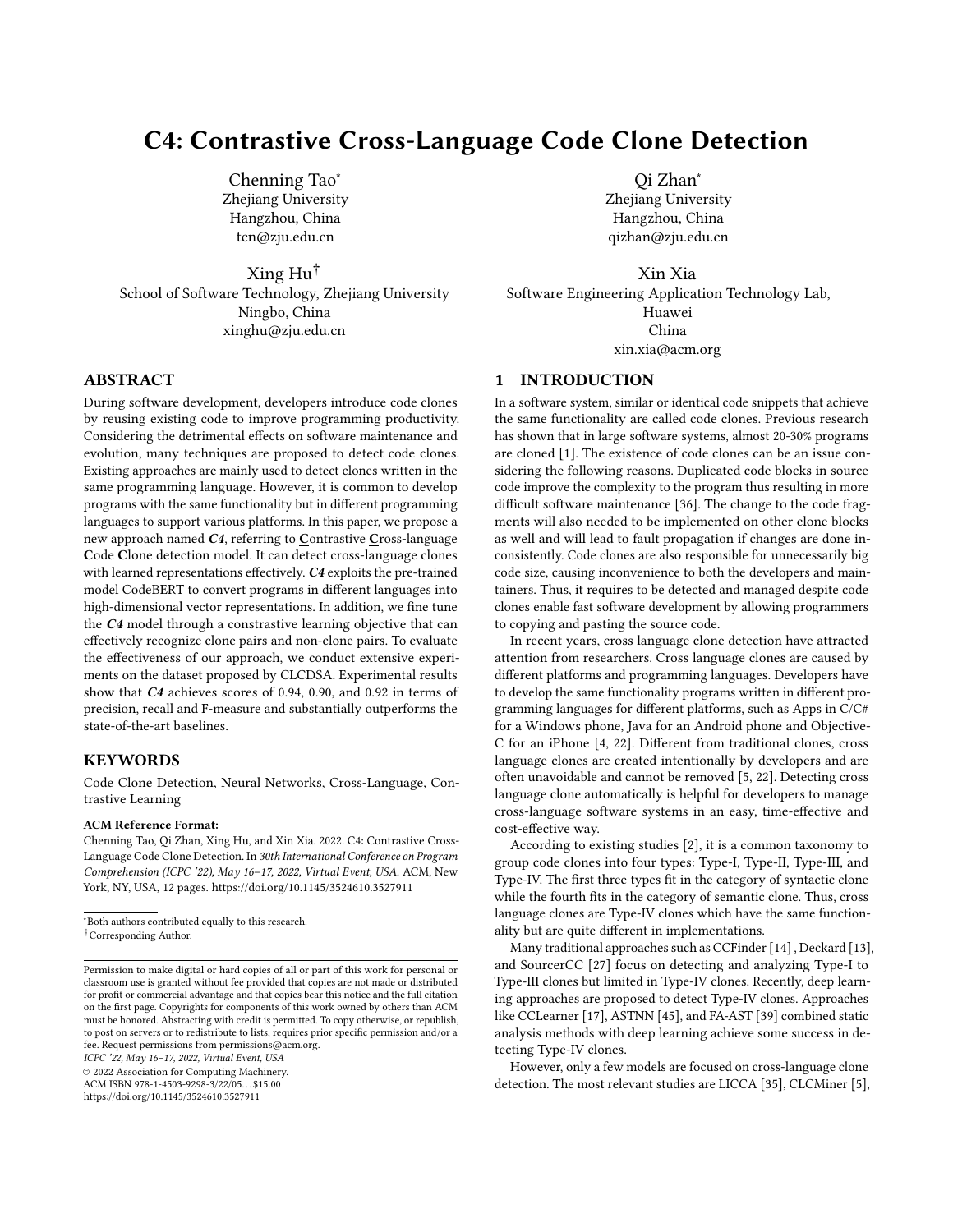ICPC '22, May 16–17, 2022, Virtual Event, USA Tao et al. and the state of al. and the state of the state of the state of the state of the state of the state of the state of the state of the state of the state of the state

```
memo = dict()def canBuy(C,F,n):
                                                                        if (C,F,n) in memo:
                                                                            return memo[(C,F,n)]
                                                                        if n==1:
                                                                             return C / 2.0
                                                                        memo[(C, F, n)] = \text{canBuy}(C, F, n-1) + C/(2.0 + F* (n-1))return canBuy(C,F,n)
                                                                    def best(C,F,X):
                                                                         factories =0
                                                                        bestTime = X/2.0while True:
                                                                             factories+=1
                                                                             time = canBuy(C,F,factories)
                                                                             time += X / (factors * F + 2.)if time < bestTime:
                                                                                 bestTime = timeelse:
                                                                                 return bestTime
                                                                     f = open('input.in', 'r')data = f.read().split()instances = int(data[0])for x in xrange(instances):
                                                                        line = map(float, data[x+1].split(" "))
                                                                         C, F, X = line[0], line[1], line[2]
print "Case #%d: %.7f" % (x+1, best(C,F,X))
double cookies(void) {
   double cost, f, goal;
    double time = 0:
    scanf("%lf%lf%lf", &cost, &f, &goal);
    double cookie_rate = 2.0;
   double time_to_farm, time_to_goal, time_after_farm;
    while(true) {
       time_to_goal = goal/cookie_rate;
        time_to_farm = cost/cookie_rate;
        if(time_to_goal < time_to_farm) {
            time += time_to_goal;
            break;
        }
        time_after_farm = goal/(cookie_rate+f);
        if(time_after_farm + time_to_farm < time_to_goal) {
            cookie_rate += f;
            time += time_to_farm;
        } else {
            time += time_to_goal;
            break;
        }
   }
    return time;
}
int main(void) {
    int cases;
scanf("%d", &cases);
    for (int i = 1; i <= cases; i++) {
        double answer = \text{cookies}();
        printf("Case #%d: ", i);
        printf("%lf\n", answer);
   }
C++: Python:
```
## Figure 5: An example of a non-clone pair that is mistaken as a clone pair by C4

and CLCMiner [\[5\]](#page-10-4). LICCA relies on SSQSA's high-level representation of code but is only able to be applied to 5 languages. Also, it requires the same source code length and code steps and flow of functionality of two code blocks. CLCMiner mines clones from revision histories thus limiting its application. Those approaches have many limitations thus are unsuitable in real world scenarios.

# 7.2 Deep learning Approaches

}

With the emergence of difficult datasets such as BigCloneBench [\[31\]](#page-10-36) which contains Type-IV clone pairs and the advances of deep learning, the number of approaches using deep learning to detect code clone pairs has increased a lot.

7.2.1 Single language. Most approaches use static analysis methods and can be categorized into token-based, syntax-based, and semantic-based.

The token-based methods like CCLearner [\[17\]](#page-10-9) use deep learning methods to acquire token-level information. CCLearner extracts tokens from known method-level code clones and non-clones to form a feature vector. They use this feature vector to train a classifier and then use the classifier to detect clones in a given codebase. They also extracted some syntax tree information and use them in training. But this method ignores the structure information of the program and is very sensitive to changes like code orders.

The syntax-based methods usually use AST to obtain information regarding its code structure and grammar. CDLH [\[41\]](#page-11-4) treats this problem as a supervised-learning problem of the source code's hash features. The CDLH approach uses certain encoding rules to encode the abstract syntax tree representation of the source code. Then it uses an LSTM network to combine these representations into a binary vector. But it only utilizes the structure information and ignores other information like the node type. ASTNN [\[45\]](#page-11-1) utilized node type in AST and split the entire AST into a sequence of small statement trees. Then use a statement encoder to capture the lexical and syntactical knowledge of the tree and turn it into a vector. A bidirectional RNN model is used to generate the vector representation of the code.

The semantic-based methods usually involve more complex static analyses such as CFG, DFG and PDG. But some analysis like PDG requires the code to be compatible and is unable to detect clones in incomplete code fragments. Wang et al. [\[39\]](#page-11-2) build a graph representation of programs called flow-augmented abstract syntax tree (FA-AST) by adding control and data flow edges. Mehrotra et al. [\[21\]](#page-10-37) utilize the program dependency graph to encode code fragment and use a graph-based Siamese network to detect clone pairs.

7.2.2 Cross language. Very few researchers have focused on crosslanguage clone detection due to its complexity and lack of crosslanguage clone detection datasets. The most famous work is CLCDSA [\[22\]](#page-10-3) which provides a dataset for cross-language clones and implemented a deepNN network that can detect cross-language clones.

# <span id="page-9-0"></span>8 CONCLUSION

There are numerous approaches to detect code clones in the same language, but few approaches are able to detect cross-languag code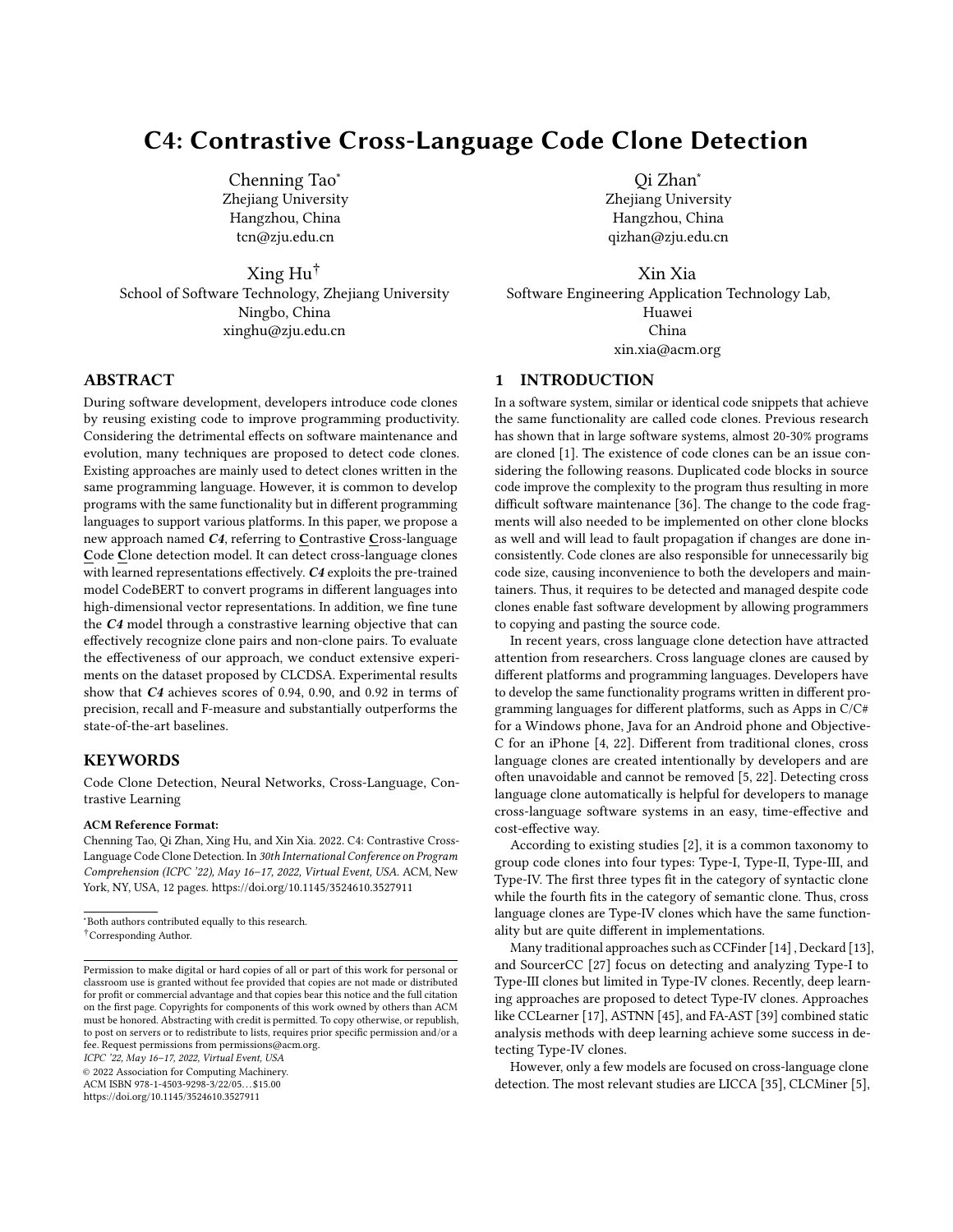clones effectively. In our paper, we propose a new approach, C4, to detect cross-language code clones. C4 takes the pre-trained model CodeBERT to convert programs in different languages into representations and finetune the model using contrasitive objective so that it can effectively recognize clone pairs and non-clone pairs. Experimental results show that our approach outperforms the stateof-the-art approaches significantly in terms of precision, recall, and F1-score. In addition, C4 also performs well in small dataset settings and outperforms other approaches.

### **ACKNOWLEDGMENTS**

This research was supported by the National Science Foundation of China (No. 62141222 and No. U20A20173)

#### REFERENCES

- <span id="page-10-0"></span>[1] B.S. Baker. 1995. On finding duplication and near-duplication in large software systems. In Proceedings of 2nd Working Conference on Reverse Engineering. 86–95. <https://doi.org/10.1109/WCRE.1995.514697>
- <span id="page-10-5"></span>[2] Stefan Bellon, Rainer Koschke, Giulio Antoniol, Jens Krinke, and Ettore Merlo. 2007. Comparison and evaluation of clone detection tools. IEEE Transactions on software engineering 33, 9 (2007), 577–591.
- <span id="page-10-13"></span>[3] Ting Chen, Simon Kornblith, Mohammad Norouzi, and Geoffrey Hinton, 2020. A Simple Framework for Contrastive Learning of Visual Representations. arXiv[:2002.05709](https://arxiv.org/abs/2002.05709) [cs.LG]
- <span id="page-10-2"></span>[4] Xiao Cheng, Zhiming Peng, Lingxiao Jiang, Hao Zhong, Haibo Yu, and Jianjun Zhao. 2016. Mining revision histories to detect cross-language clones without intermediates. In Proceedings of the 31st IEEE/ACM International Conference on Automated Software Engineering. 696–701.
- <span id="page-10-4"></span>[5] Xiao CHENG, Zhiming PENG, Lingxiao Jiang, Hao Zhong, Haibo Yu, and Jianjun Zhao. 2017. CLCMiner: Detecting Cross-Language Clones without Intermediates. IEICE Transactions on Information and Systems E100.D (02 2017), 273–284. [https:](https://doi.org/10.1587/transinf.2016EDP7334) [//doi.org/10.1587/transinf.2016EDP7334](https://doi.org/10.1587/transinf.2016EDP7334)
- <span id="page-10-31"></span>[6] Xiao Cheng, Zhiming Peng, Lingxiao Jiang, Hao Zhong, Haibo Yu, and Jianjun Zhao. 2017. CLCMiner: detecting cross-language clones without intermediates. IEICE TRANSACTIONS on Information and Systems 100, 2 (2017), 273–284.
- <span id="page-10-25"></span>[7] Kevin Clark, Minh-Thang Luong, Quoc V. Le, and Christopher D. Manning. 2020. ELECTRA: Pre-training Text Encoders as Discriminators Rather Than Generators. arXiv[:2003.10555](https://arxiv.org/abs/2003.10555) [cs.CL]
- <span id="page-10-17"></span>[8] Jacob Devlin, Ming-Wei Chang, Kenton Lee, and Kristina Toutanova. 2018. Bert: Pre-training of deep bidirectional transformers for language understanding.  $arXiv$  preprint  $arXiv: 1810.04805$  (2018). preprint arXiv:1810.04805 (2018). [9] Zhangyin Feng, Daya Guo, Duyu Tang, Nan Duan, Xiaocheng Feng, Ming
- <span id="page-10-12"></span>Gong, Linjun Shou, Bing Qin, Ting Liu, Daxin Jiang, and Ming Zhou. 2020. CodeBERT: A Pre-Trained Model for Programming and Natural Languages. arXiv[:2002.08155](https://arxiv.org/abs/2002.08155) [cs.CL]
- <span id="page-10-30"></span>[10] Nicholas Frosst, Nicolas Papernot, and Geoffrey Hinton. 2019. Analyzing and Improving Representations with the Soft Nearest Neighbor Loss. arXiv[:1902.01889](https://arxiv.org/abs/1902.01889) [stat.ML]
- <span id="page-10-22"></span>[11] Zhipeng Gao, Xin Xia, David Lo, John Grundy, and Thomas Zimmermann. 2021. Automating the removal of obsolete TODO comments. In Proceedings of the 29th ACM Joint Meeting on European Software Engineering Conference and Symposium on the Foundations of Software Engineering. 218–229.
- <span id="page-10-26"></span>[12] Raia Hadsell, Sumit Chopra, and Yann LeCun. 2006. Dimensionality reduction by learning an invariant mapping. In 2006 IEEE Computer Society Conference on Computer Vision and Pattern Recognition (CVPR'06), Vol. 2. IEEE, 1735–1742.
- <span id="page-10-7"></span>[13] Lingxiao Jiang, Ghassan Misherghi, Zhendong Su, and Stephane Glondu. 2007. DECKARD: Scalable and Accurate Tree-Based Detection of Code Clones. In 29th International Conference on Software Engineering (ICSE'07). 96–105. [https:](https://doi.org/10.1109/ICSE.2007.30) [//doi.org/10.1109/ICSE.2007.30](https://doi.org/10.1109/ICSE.2007.30)
- <span id="page-10-6"></span>[14] T. Kamiya, S. Kusumoto, and K. Inoue. 2002. CCFinder: a multilinguistic tokenbased code clone detection system for large scale source code. IEEE Transactions on Software Engineering 28, 7 (2002), 654–670. [https://doi.org/10.1109/TSE.2002.](https://doi.org/10.1109/TSE.2002.1019480) [1019480](https://doi.org/10.1109/TSE.2002.1019480)
- <span id="page-10-15"></span>[15] Prannay Khosla, Piotr Teterwak, Chen Wang, Aaron Sarna, Yonglong Tian, Phillip Isola, Aaron Maschinot, Ce Liu, and Dilip Krishnan. 2021. Supervised Contrastive Learning. arXiv[:2004.11362](https://arxiv.org/abs/2004.11362) [cs.LG]
- <span id="page-10-35"></span>[16] Raghavan Komondoor and Susan Horwitz. 2001. Using slicing to identify duplication in source code. In International static analysis symposium. Springer, 40–56.
- <span id="page-10-9"></span>[17] Liuqing Li, He Feng, Wenjie Zhuang, Na Meng, and Barbara G. Ryder. 2017. CCLearner: A Deep Learning-Based Clone Detection Approach. 2017 IEEE International Conference on Software Maintenance and Evolution (ICSME) (2017),

249–260.

- <span id="page-10-21"></span>[18] Fang Liu, Ge Li, Yunfei Zhao, and Zhi Jin. 2020. Multi-task learning based pretrained language model for code completion. In Proceedings of the 35th IEEE/ACM International Conference on Automated Software Engineering. 473–485.
- <span id="page-10-18"></span>[19] Yinhan Liu, Jiatao Gu, Naman Goyal, Xian Li, Sergey Edunov, Marjan Ghazvininejad, Mike Lewis, and Luke Zettlemoyer. 2020. Multilingual Denoising Pre-training for Neural Machine Translation. CoRR abs/2001.08210 (2020). arXiv[:2001.08210](https://arxiv.org/abs/2001.08210) <https://arxiv.org/abs/2001.08210>
- <span id="page-10-24"></span>[20] Yinhan Liu, Myle Ott, Naman Goyal, Jingfei Du, Mandar Joshi, Danqi Chen, Omer Levy, Mike Lewis, Luke Zettlemoyer, and Veselin Stoyanov. 2019. RoBERTa: A Robustly Optimized BERT Pretraining Approach. CoRR abs/1907.11692 (2019). arXiv[:1907.11692](https://arxiv.org/abs/1907.11692)<http://arxiv.org/abs/1907.11692>
- <span id="page-10-37"></span>[21] Nikita Mehrotra, Navdha Agarwal, Piyush Gupta, Saket Anand, David Lo, and Rahul Purandare. 2020. Modeling Functional Similarity in Source Code with Graph-Based Siamese Networks. arXiv[:2011.11228](https://arxiv.org/abs/2011.11228) [cs.SE]
- <span id="page-10-3"></span>[22] Kawser Wazed Nafi, Tonny Shekha Kar, Banani Roy, Chanchal K Roy, and Kevin A Schneider. 2019. Clcdsa: cross language code clone detection using syntactical features and api documentation. In 2019 34th IEEE/ACM International Conference on Automated Software Engineering (ASE). IEEE, 1026–1037.
- <span id="page-10-29"></span>[23] Yujia Qin, Yankai Lin, Ryuichi Takanobu, Zhiyuan Liu, Peng Li, Heng Ji, Minlie Huang, Maosong Sun, and Jie Zhou. 2020. ERICA: Improving Entity and Relation Understanding for Pre-trained Language Models via Contrastive Learning. CoRR abs/2012.15022 (2020). arXiv[:2012.15022 https://arxiv.org/abs/2012.15022](https://arxiv.org/abs/2012.15022)
- <span id="page-10-19"></span>[24] XiPeng Qiu, TianXiang Sun, YiGe Xu, YunFan Shao, Ning Dai, and XuanJing Huang. 2020. Pre-trained models for natural language processing: A survey. Science China Technological Sciences 63, 10 (Sep 2020), 1872–1897. [https://doi.](https://doi.org/10.1007/s11431-020-1647-3) [org/10.1007/s11431-020-1647-3](https://doi.org/10.1007/s11431-020-1647-3)
- <span id="page-10-11"></span>[25] Gordana Rakić. 2015. Extendable and adaptable framework for input language independent static analysis. Ph. D. Dissertation. University of Novi Sad (Serbia).
- <span id="page-10-16"></span>[26] Chanchal K Roy, Minhaz F Zibran, and Rainer Koschke. 2014. The vision of software clone management: Past, present, and future (keynote paper). In 2014 Software Evolution Week-IEEE Conference on Software Maintenance, Reengineering, and Reverse Engineering (CSMR-WCRE). IEEE, 18–33.
- <span id="page-10-8"></span>[27] Hitesh Sajnani, Vaibhav Saini, Jeffrey Svajlenko, Chanchal K. Roy, and Cristina V. Lopes. 2016. SourcererCC. Proceedings of the 38th International Conference on Software Engineering (May 2016).<https://doi.org/10.1145/2884781.2884877>
- <span id="page-10-27"></span>[28] Florian Schroff, Dmitry Kalenichenko, and James Philbin. 2015. FaceNet: A unified embedding for face recognition and clustering. 2015 IEEE Conference on Computer Vision and Pattern Recognition (CVPR) (Jun 2015). [https://doi.org/10.](https://doi.org/10.1109/cvpr.2015.7298682) [1109/cvpr.2015.7298682](https://doi.org/10.1109/cvpr.2015.7298682)
- <span id="page-10-28"></span>[29] Kihyuk Sohn. 2016. Improved Deep Metric Learning with Multi-class N-pair Loss Objective. In Advances in Neural Information Processing Systems, D. Lee, M. Sugiyama, U. Luxburg, I. Guyon, and R. Garnett (Eds.), Vol. 29. Curran Associates, Inc. [https://proceedings.neurips.cc/paper/2016/file/](https://proceedings.neurips.cc/paper/2016/file/6b180037abbebea991d8b1232f8a8ca9-Paper.pdf) [6b180037abbebea991d8b1232f8a8ca9-Paper.pdf](https://proceedings.neurips.cc/paper/2016/file/6b180037abbebea991d8b1232f8a8ca9-Paper.pdf)
- <span id="page-10-33"></span>[30] Jeffrey Svajlenko, Judith F Islam, Iman Keivanloo, Chanchal K Roy, and Mohammad Mamun Mia. 2014. Towards a big data curated benchmark of inter-project code clones. In 2014 IEEE International Conference on Software Maintenance and Evolution. IEEE, 476–480.
- <span id="page-10-36"></span>[31] Jeffrey Svajlenko and Chanchal K. Roy. 2015. Evaluating clone detection tools with BigCloneBench. In 2015 IEEE International Conference on Software Maintenance and Evolution (ICSME). 131–140.<https://doi.org/10.1109/ICSM.2015.7332459>
- <span id="page-10-14"></span>[32] Aaron van den Oord, Yazhe Li, and Oriol Vinyals. 2019. Representation Learning with Contrastive Predictive Coding. arXiv[:1807.03748](https://arxiv.org/abs/1807.03748) [cs.LG]
- <span id="page-10-32"></span>Laurens Van der Maaten and Geoffrey Hinton. 2008. Visualizing data using t-SNE. Journal of machine learning research 9, 11 (2008).
- <span id="page-10-23"></span>[34] Ashish Vaswani, Noam Shazeer, Niki Parmar, Jakob Uszkoreit, Llion Jones, Aidan N Gomez, Łukasz Kaiser, and Illia Polosukhin. 2017. Attention is all you need. In Advances in neural information processing systems. 5998–6008.
- <span id="page-10-10"></span>[35] Tijana Vislavski, Gordana Rakić, Nicolás Cardozo, and Zoran Budimac. 2018. LICCA: A tool for cross-language clone detection. In 2018 IEEE 25th International Conference on Software Analysis, Evolution and Reengineering (SANER). 512–516. <https://doi.org/10.1109/SANER.2018.8330250>
- <span id="page-10-1"></span>[36] Christian Wagner. 2014. Model-Driven Software Migration: A Methodology: Reengineering, Recovery and Modernization of Legacy Systems. Springer Science & Business Media.
- <span id="page-10-34"></span>[37] Andrew Walker, Tom Černý, and Eunjee Song. 2020. Open-source tools and benchmarks for code-clone detection: past, present, and future trends. ACM SIGAPP Applied Computing Review 19 (01 2020), 28–39. [https://doi.org/10.1145/](https://doi.org/10.1145/3381307.3381310) [3381307.3381310](https://doi.org/10.1145/3381307.3381310)
- <span id="page-10-20"></span>[38] Shuohuan Wang, Yu Sun, Yang Xiang, Zhihua Wu, Siyu Ding, Weibao Gong, Shikun Feng, Junyuan Shang, Yanbin Zhao, Chao Pang, Jiaxiang Liu, Xuyi Chen, Yuxiang Lu, Weixin Liu, Xi Wang, Yangfan Bai, Qiuliang Chen, Li Zhao, Shiyong Li, Peng Sun, Dianhai Yu, Yanjun Ma, Hao Tian, Hua Wu, Tian Wu, Wei Zeng, Ge Li, Wen Gao, and Haifeng Wang. 2021. ERNIE 3.0 Titan: Exploring Larger-scale Knowledge Enhanced Pre-training for Language Understanding and Generation. CoRR abs/2112.12731 (2021). arXiv[:2112.12731 https://arxiv.org/abs/2112.12731](https://arxiv.org/abs/2112.12731)